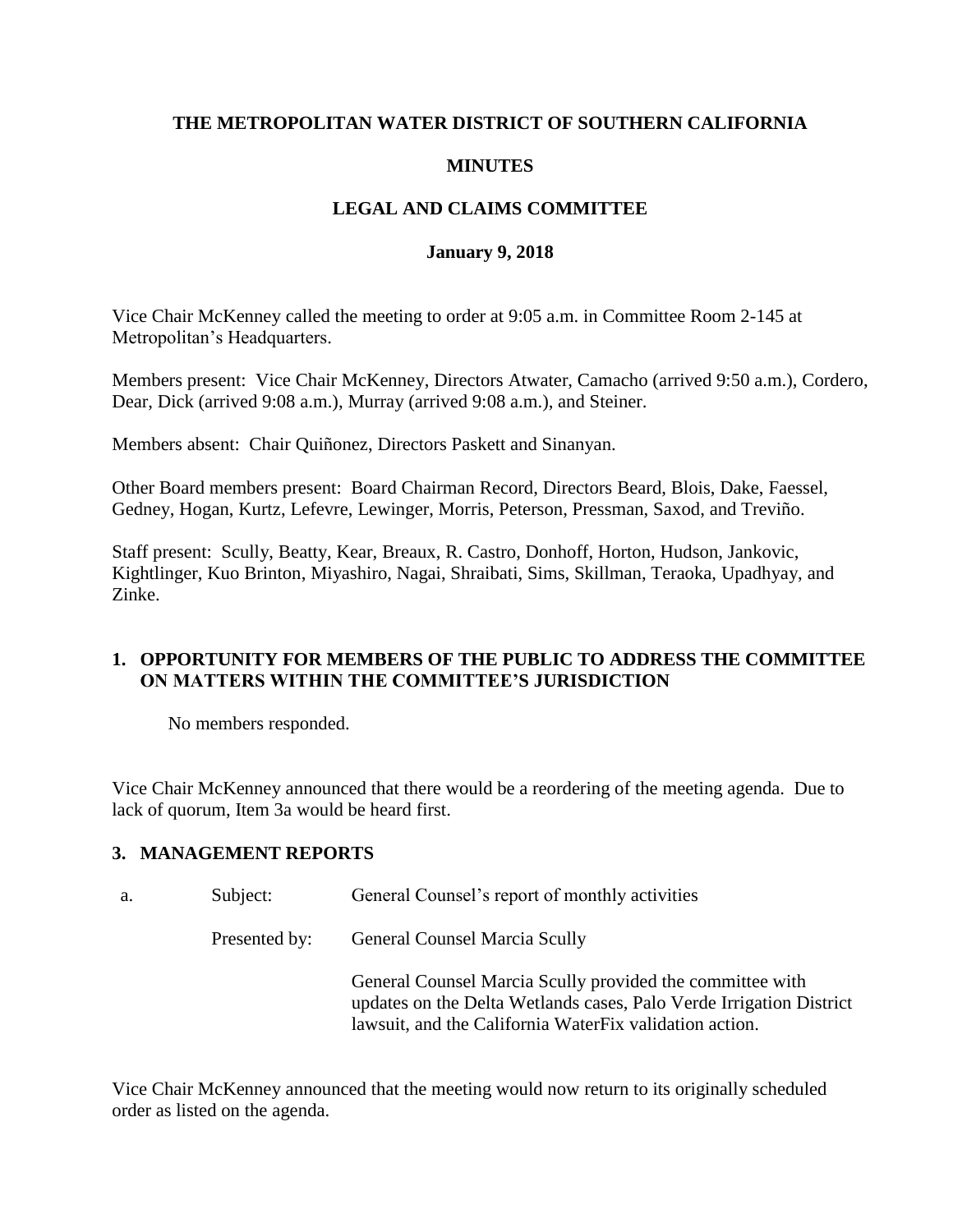### **2. APPROVAL OF THE MINUTES OF THE LEGAL AND CLAIMS COMMITTEE MEETING HELD DECEMBER 12, 2017**

| Motion:      | Carried             |                                                              |
|--------------|---------------------|--------------------------------------------------------------|
| Moved:       | Director Dear       | Seconded: Dick                                               |
| Ayes:        | Murray, and Steiner | Vice Chair McKenney, Directors Atwater, Cordero, Dear, Dick, |
| Noes:        | None                |                                                              |
| Abstentions: | None                |                                                              |
| Absent:      |                     | Chair Quiñonez, Directors Camacho, Paskett, and Sinanyan     |

The motion passed by a vote of 7 ayes, 0 no, 0 abstain, and 4 absent.

#### **4. CONSENT CALENDAR ITEMS – ACTION**

None

## **5. OTHER BOARD ITEMS – ACTION**

None

## **6. BOARD INFORMATION ITEMS**

None

## **7. COMMITTEE ITEMS**

| а. | Subject:      | Update on the Clean Water Act                                                                        |
|----|---------------|------------------------------------------------------------------------------------------------------|
|    | Presented by: | Senior Deputy General Counsel Jill Teraoka                                                           |
|    |               | Senior Deputy General Counsel Jill Teraoka gave a presentation on<br>this item. No action was taken. |